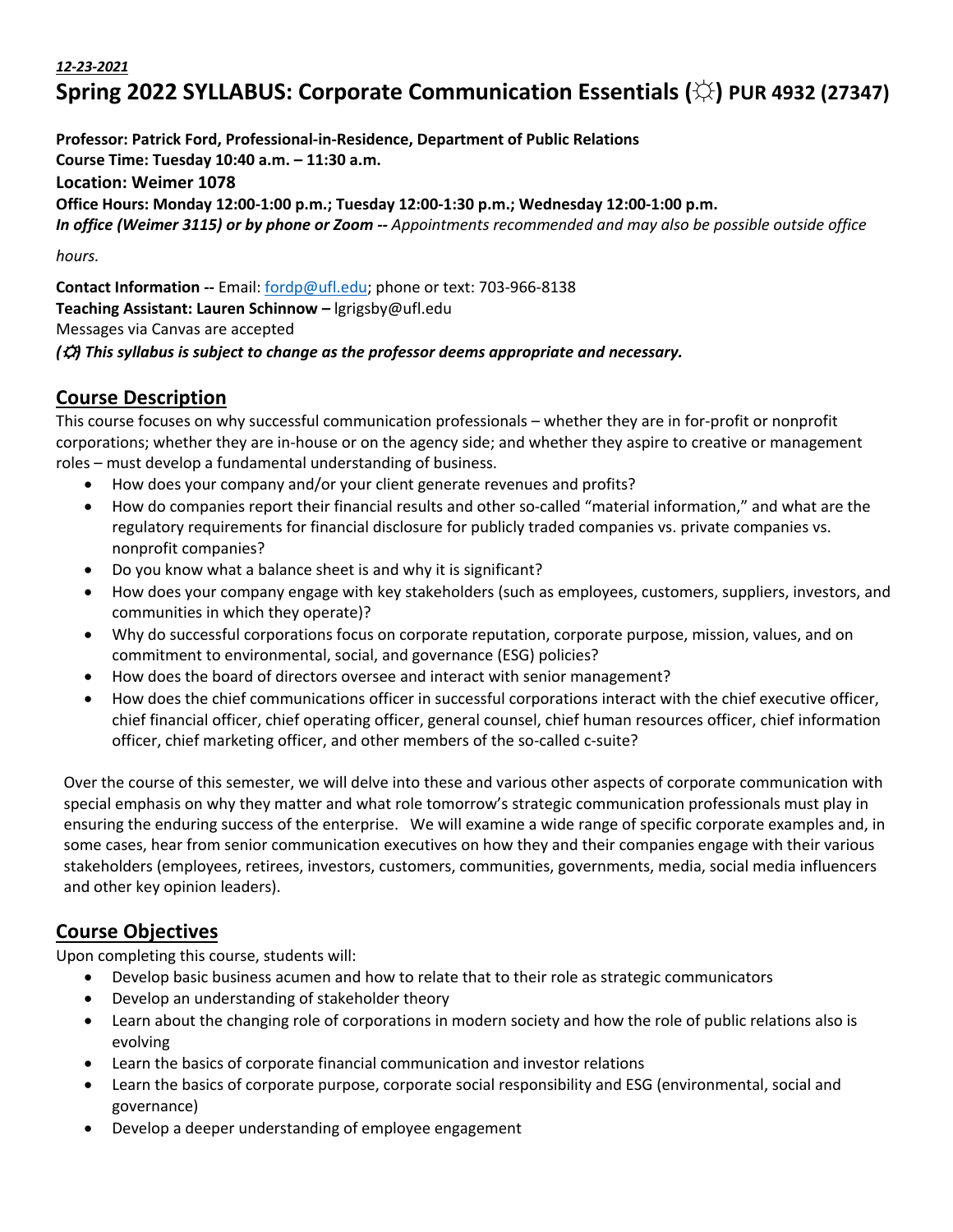• PUR 3000 Principles of Public Relations

## **Course Objectives & Learning Outcomes**

#### **College of Journalism and Communications Objectives**

The Accrediting Council on Education in Journalism and Mass Communications requires that by graduation all students should be able to:

- Apply the principles and laws of freedom of speech and press, in a global context, and for the country in which the institution that invites ACEJMC is located.
- Demonstrate an understanding of the multicultural history and role of professionals and institutions in shaping communications.
- Demonstrate culturally proficient communication that empowers those traditionally disenfranchised in society, especially as grounded in race, ethnicity, gender, sexual orientation, and ability, domestically and globally, across communication and media contexts.
- Present images and information effectively and creatively, using appropriate tools and technologies.
- Write correctly and clearly in forms and styles appropriate for the communications professions, audiences, and purposes they serve.
- Demonstrate an understanding of professional ethical principles and work ethically in pursuit of truth, accuracy, fairness, and diversity.
- Apply critical thinking skills in conducting research and evaluating information by methods appropriate to the communications professions in which they work.
- Effectively and correctly apply basic numerical and statistical concepts.
- Critically evaluate their own work and that of others for accuracy and fairness, clarity, appropriate style, and grammatical correctness.
- Apply tools and technologies appropriate for the communications professions in which they work

## **Readings**

#### **Required Book**

• *Business Acumen for Strategic Communicators: A Primer*, by Matthew W. Ragas and Ron Culp. Emerald Publishing, 2021. ISBN: 978-1-83867-662-9 (paperback)

#### **Additional Readings as Assigned**

Students will be expected to be regular readers of free updates from *PRWeek Daily Breakfast Briefing.* **PRWeek is accessible to UF students through the UF George A. Smathers Libraries online database system.** The professor will provide or assign additional reading materials (e.g. media articles or book chapters) over the course of the semester. Generally, assigned reading (book chapters or other articles) in the syllabus should be read in advance of the class for which they are listed. Be prepared for the professor to call on you in that class to discuss the assigned readings.

## **Online Course Administration — e-Learning in Canvas**

https://elearning.ufl.edu will be used to administer the course communication, materials (e.g., PowerPoint files, additional readings, handouts, assignment guidelines, evaluation forms), and grades. For instance, an electronic file of this document is posted on Canvas. You can access the site by using your GatorLink username and password. Please check the site for announcements and/or threads of comments from classmates, and the professor.

## **Course Professionalism**

• The College of Journalism and Communications is a professional school and professional decorum is expected at all times. Therefore, the students, and the professor, adhere to workplace norms for collegial and respectful interaction. Carefully consider how you participate in class discussions and in the assignments you submit and present. You can use humor and demonstrate creativity but think ahead to how it will reflect on you. Use your best professional judgment. Projects should not contain nudity, profanity, illegal activities, or situations that would put you or others in danger.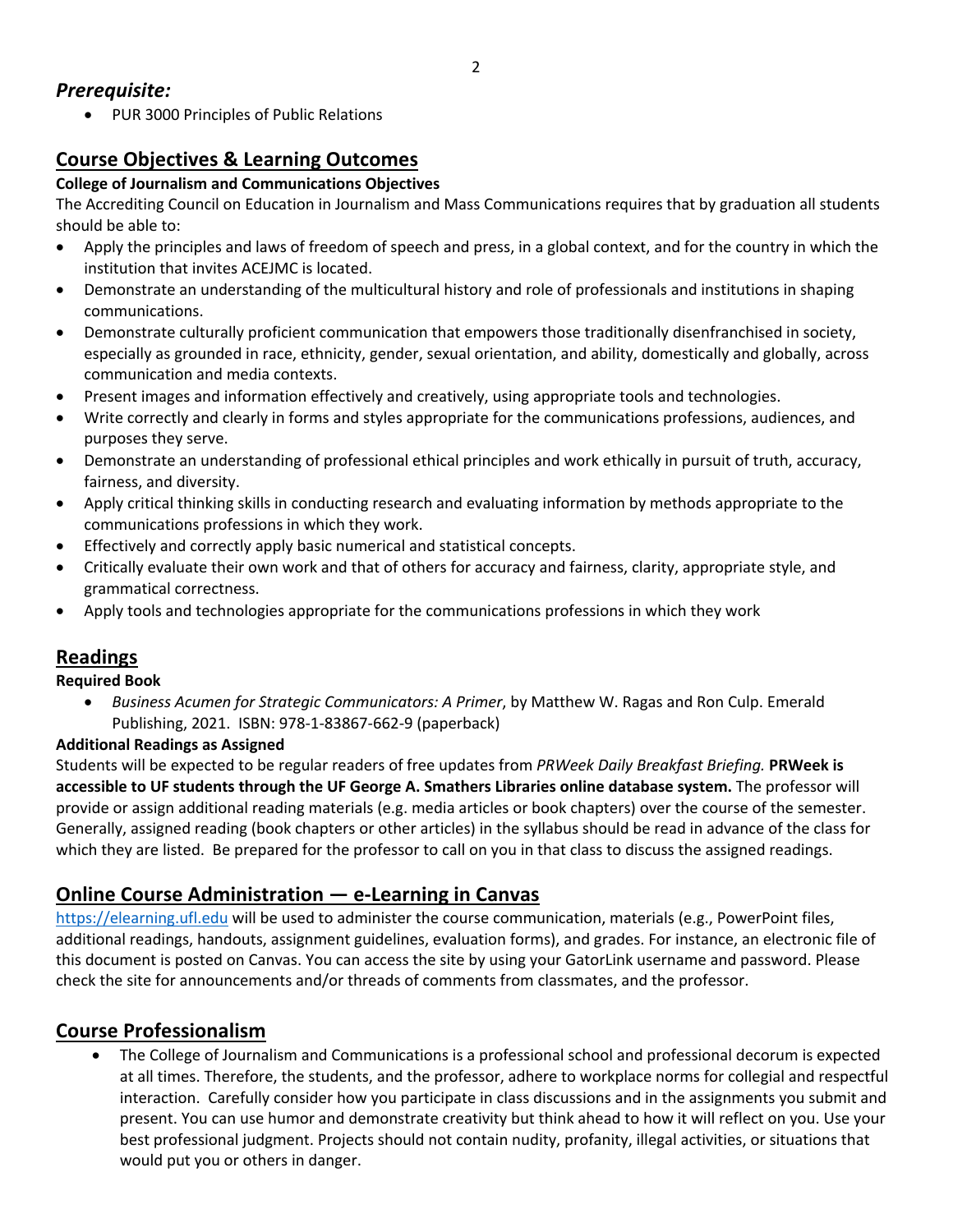- Students are expected to show up on time, not leave early unless prior permission is granted, and wait for the class to end before leaving. This applies to both in-person and Zoom classes. *Please note the significant impact of attendance and active participation in your final grade (25% of grade) and be sure to show up and speak up.*
- Students are expected to conduct themselves in an honest, ethical, and courteous manner with classmates and the professor.

## **Diversity Statement**

Your experience in this class is important to me. I embrace a notion of intellectual community enriched and enhanced by diversity along several dimensions, including race, ethnicity and national origins, gender and gender identity, sexuality, socio-economic class, disability, age, and religion. It is my intent that students from all diverse backgrounds and perspectives be well-served by this course and that the diversity that students bring to this class be viewed as a resource, strength, and benefit. Please let me know ways to improve the effectiveness of the course for you personally or for others.

## **Course Grades**

Grading factors include:

#### **Attendance and Active Participation: 25%**

• Attendance and active participation are mandatory. Students will be expected to participate in various interactive exercises and to be fully always engaged unless cleared in advance with the professor. Each absence after the drop/add period will result in reduction in the grade for attendance. After due warning, the professor may prohibit further attendance and subsequently assign a lower or failing grade for excessive absences (please note: more than one unexcused absence during the semester will be considered "excessive absences." You are responsible for notifying the professor in advance of the cause of your absence and, if it is due to illness, provide a note from your medical provider. For further information on attendance policy, please consult: https://catalog.ufl.edu/UGRD/academic-regulations/attendance-policies/.

#### **Individual Assignments: 25%**

- Individual assignments will provide an opportunity for you to explore various aspects of business acumen and corporate communication essentials. These will include:
	- o Brief reports on selected topics (selected in consultation with professor)
	- o A brief precis on elements of assigned readings

#### **Quizzes: 50%**

• Quizzes will be designed to test the students' understanding of key concepts of corporate communication essentials addressed in the course textbook and/or in supplemental readings, and those discussed in class by the professor and/or guest lecturers.

Grading for the course follows current UF grading policies for assigning grade points (see https://catalog.ufl.edu/ugrad/current/regulations/info/grades.aspx).

*The grading scale for the course is as follows*:

 $A = 93.0 - 100\%$ .  $A = 90.0 - 92.99\%$ .  $B = 87.0 - 89.99\%$ .  $B = 83.0 - 86.99\%$ .  $B = 80.0 - 82.99\%$ .  $C + = 77.0 - 79.99\%$ .  $C = 74.0 - 76.99\%$ .  $C = 70.0 - 73.99\%$ .  $D = 67.0 - 69.99\%$ .  $D = 64.0 - 66.99\%$ .  $D = 60.0 - 63.99\%$ .  $E =$  below 60%

*Further information about grades and grading policy may be found at this* link to the university grades and grading policies.

## **Online Course Evaluations**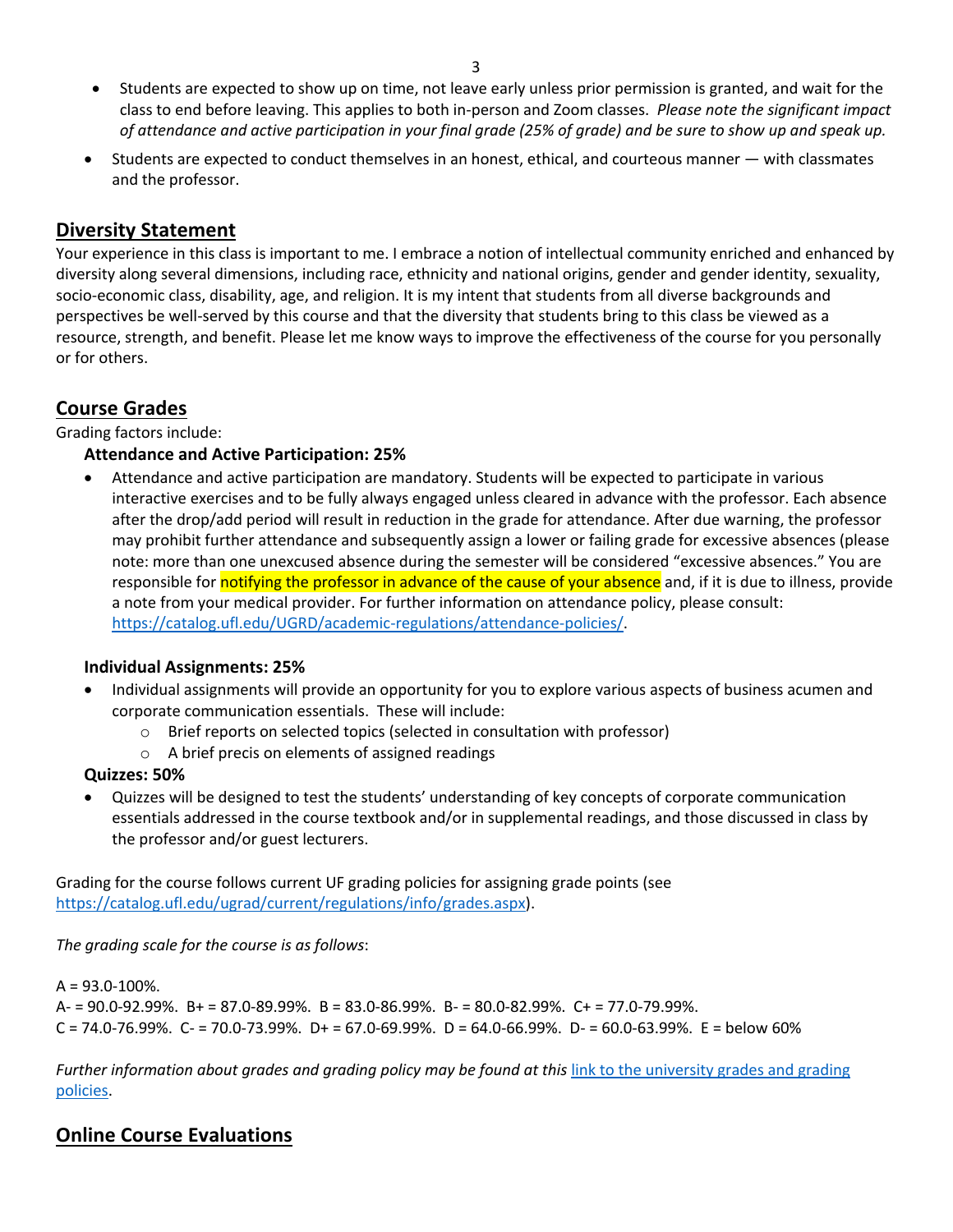Students are expected to provide professional and respectful feedback on the quality of instruction in this course by completing course evaluations online via GatorEvals. Guidance on how to give feedback in a professional and respectful manner is available at https://gatorevals.aa.ufl.edu/students/. Students will be notified when the evaluation period opens, and can complete evaluations through the email they receive from GatorEvals, in their Canvas course menu under GatorEvals, or via https://ufl.bluera.com/ufl/. Summaries of course evaluation results are available to students at https://gatorevals.aa.ufl.edu/public-results/

#### **The Honor Pledge**

UF students are bound by The Honor Pledge which states, "We, the members of the University of Florida community, pledge to hold ourselves and our peers to the highest standards of honor and integrity by abiding by the Honor Code. On all work submitted for credit by students at the University of Florida, the following pledge is either required or implied: "On my honor, I have neither given nor received unauthorized aid in doing this assignment." The Honor Code specifies a number of behaviors that are in violation of this code and the possible sanctions. Click here to read the Honor Code. Furthermore, you are obligated to report any condition that facilitates academic misconduct to appropriate personnel. If you have any questions or concerns, please consult with the instructor or TA in this class.

#### **Students Requiring Accommodations**

Students with disabilities who experience learning barriers and would like to request academic accommodations should connect with the disability Resource Center. Click here to get started with the Disability Resource Center. It is important for students to share their accommodation letter with their instructor and discuss their access needs, as early as possible in the semester.

#### **Campus Resources**

#### **Health and Wellness Resources**

- *U Matter, We Care*: If you or someone you know is in distress, please contact umatter@ufl.edu, 352-392- 1575, or visit U Matter, We Care website to refer or report a concern and a team member will reach out to the student in distress.
- *Counseling and Wellness Center*: Visit the Counseling and Wellness Center website or call 352-392-1575 for information on crisis services as well as non-crisis services.
- *Student Health Care Center*: Call 352-392-1161 for 24/7 information to help you find the care you need, or visit the Student Health Care Center website.
- *University Police Department*: Visit UF Police Department website or call 352-392-1111 (or 9- 1-1 for emergencies).
- *UF Health Shands Emergency Room / Trauma Center:* For immediate medical care call 352-733-0111 or go to the emergency room at 1515 SW Archer Road, Gainesville, FL 32608; Visit the UF Health Emergency Room and Trauma Center website.

#### **Academic Resources**

- *E-learning technical support*: Contact the UF Computing Help Desk at 352-392-4357 or via e-mail at helpdesk@ufl.edu.
- *Career Connections Center*: Reitz Union Suite 1300, 352-392-1601. Career assistance and counseling services.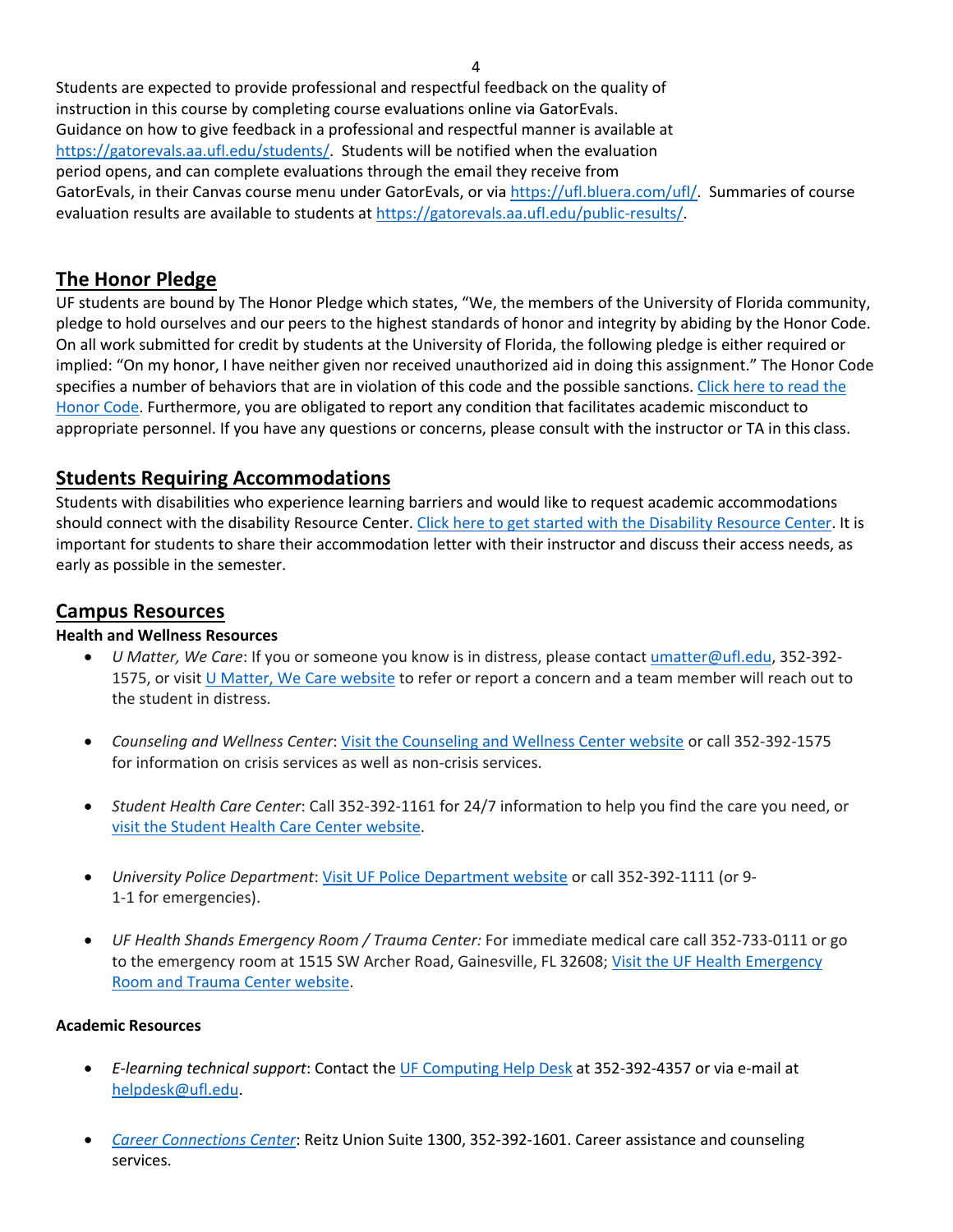- *Library Support*: Various ways to receive assistance with respect to using the libraries or finding resources.
- *Teaching Center*: Broward Hall, 352-392-2010 or to make an appointment 352- 392-6420. General study skills and tutoring.
- *Writing Studio:* 2215 Turlington Hall*,* 352-846-1138. Help brainstorming, formatting, and writing papers.
- *Student Complaints On-Campus*: Visit the Student Honor Code and Student Conduct Code webpage for more information.
- *On-Line Students Complaints*: View the Distance Learning Student Complaint Process.

## **UF COVID-19 Guidance**

In response to COVID-19, the following practices are in place to maintain your learning environment, to enhance the safety of our in-classroom interactions, and to further the health and safety of ourselves, our neighbors, and our loved ones.

- If you are not vaccinated, get vaccinated. Vaccines are readily available at no cost and have been demonstrated to be safe and effective against the COVID-19 virus. Visit this link for details on where to get your shot, including options that do not require an appointment: https://coronavirus.ufhealth.org/vaccinations/vaccineavailability/. Students who receive the first dose of the vaccine somewhere off-campus and/or outside of Gainesville can still receive their second dose on campus.
- You are expected to wear approved face coverings at all times during class and within buildings even if you are vaccinated. Please continue to follow healthy habits, including best practices like frequent hand washing. Following these practices is our responsibility as Gators.
	- $\circ$  Sanitizing supplies are available in the classroom if you wish to wipe down your desks prior to sitting down and at the end of the class.
	- o Hand sanitizing stations will be located in every classroom.
- If you are sick, stay home and self-quarantine. Please visit the UF Health Screen, Test & Protect website about next steps, retake the questionnaire and schedule your test for no sooner than 24 hours after your symptoms began. Please call your primary care provider if you are ill and need immediate care or the UF Student Health Care Center at 352-392-1161 (or email covid@shcc.ufl.edu) to be evaluated for testing and to receive further instructions about returning to campus. UF Health Screen, Test & Protect offers guidance when you are sick, have been exposed to someone who has tested positive or have tested positive yourself. Visit the UF Health Screen, Test & Protect website for more information.
	- o Course materials will be provided to you with an excused absence, and you will be given a reasonable amount of time to make up work.
	- $\circ$  If you are withheld from campus by the Department of Health through Screen, Test & Protect you are not permitted to use any on campus facilities. Students attempting to attend campus activities when withheld from campus will be referred to the Dean of Students Office.
- Continue to regularly visit coronavirus.UFHealth.org and coronavirus.ufl.edu for up-to-date information about COVID-19 and vaccination.

#### **Policy on Recording Classes**

• Students are allowed to record video or audio of class lectures. However, the purposes for which these recordings may be used are strictly controlled. The only allowable purposes are (1) for personal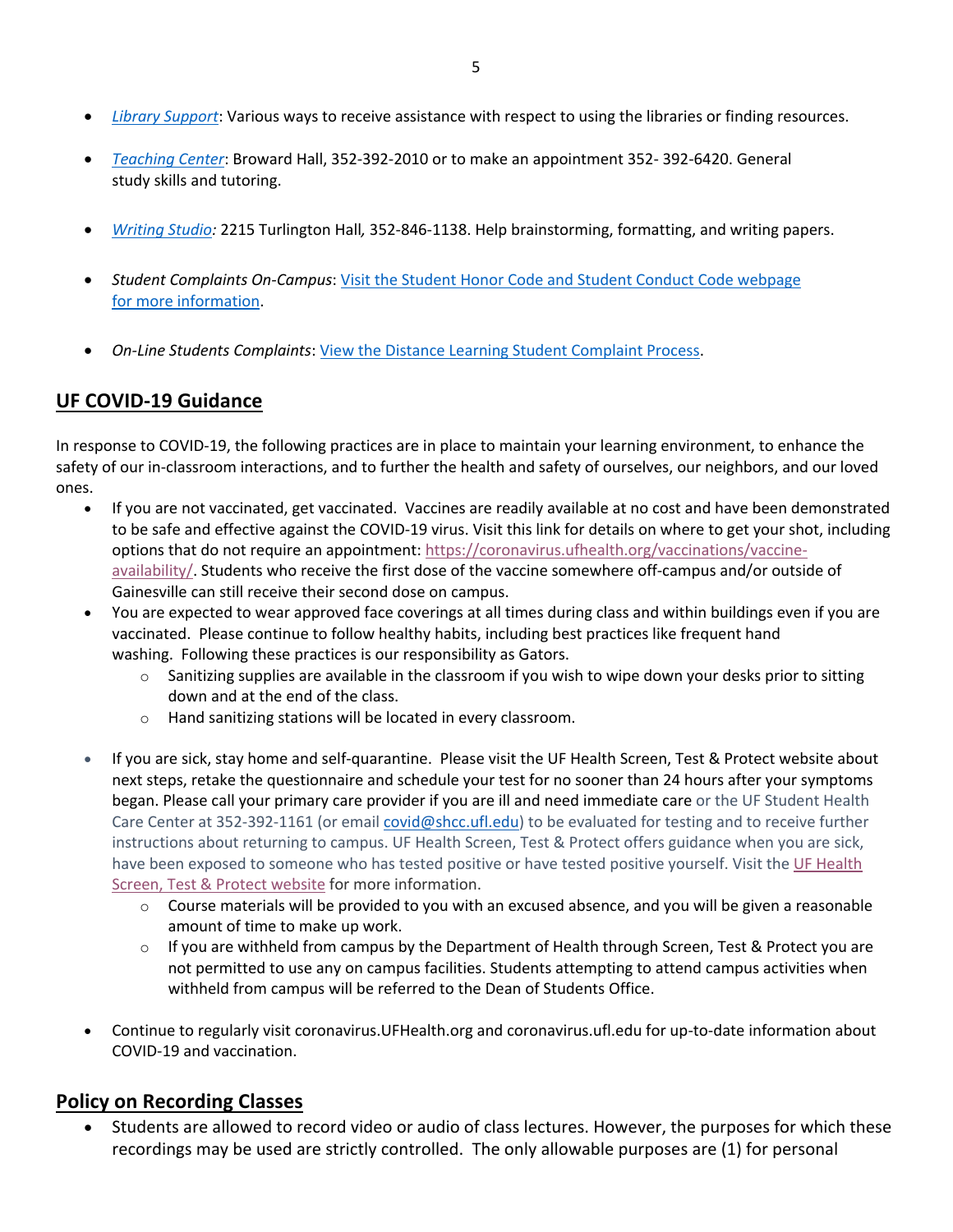educational use, (2) in connection with a complaint to the university, or (3) as evidence in, or in preparation for, a criminal or civil proceeding. All other purposes are prohibited. Specifically, students may not publish recorded lectures without the written consent of the instructor.

- A "class lecture" is an educational presentation intended to inform or teach enrolled students about a particular subject, including any instructor-led discussions that form part of the presentation, and delivered by any instructor hired or appointed by the University, or by a guest instructor, as part of a University of Florida course. A class lecture **does not** include lab sessions, student presentations, clinical presentations such as patient history, academic exercises involving solely student participation, assessments (quizzes, tests, exams), field trips, private conversations between students in the class or between a student and the faculty or lecturer during a class session.
- Publication without permission of the instructor is prohibited. To "publish" means to share, transmit, circulate, distribute, or provide access to a recording, regardless of format or medium, to another person (or persons), including but not limited to another student within the same class section. Additionally, a recording, or transcript of a recording, is considered published if it is posted on or uploaded to, in whole or in part, any media platform, including but not limited to social media, book, magazine, newspaper, leaflet, or third party note/tutoring services. A student who publishes a recording without written consent may be subject to a civil cause of action instituted by a person injured by the publication and/or discipline under UF Regulation 4.040 Student Honor Code and Student Conduct Code.

#### **Other Important Notes**

- We will meet in person (Weimer 1078) for most classes, but several classes will be conducted on Zoom to accommodate guest lecturers – you will receive ample advance notice in those cases. You will be welcome to log in from your seat in class or remotely. In response to COVID-19, we will carefully track and comply with all UF policies and guidelines to maintain your learning environment and to enhance the safety of our in-classroom interactions.
- The professor reserves the right to make changes, if necessary, to the grading system, schedule, or other matters pertaining to the class.
- I can be reached in my office (Weimer 3115), via email (fordp@ufl.edu), by telephone (352-294-0493) or by text (703-966-8138). While I always strive to respond in a timely way, please be aware that I may not always be able to respond immediately to your communication. As a rule, allow up to 24 hours for a response.
- Students are not permitted to bring guests to class unless pre-arranged with me in advance.
- If you notice yourself having trouble in the course, it is crucial that you see me immediately or as soon as possible. Please feel free to approach me about any concerns or comments you might have about this class. Ideally, every student in the class should plan to have at least one 1:1 meeting with me during the semester – I can meet with you during office hours or at other times, but I ask that you reach out in advance and schedule an appointment.
- Any evidence of plagiarism or cheating will result in an "E" for the course and possible disciplinary action.
- Do not submit the same work to more than one class without prior written permission from both professors. Do not adapt work from another class for this class without my prior written permission.
- Do not adapt someone else's work and submit it as your own. This course requires original work, created at this time, for this purpose.
- Spelling counts, as do grammar, punctuation and professional presentation techniques. If you need extra help with presentation skills, arrange an appointment with me.
- An assignment turned in past the deadline may be penalized one letter grade for each weekday it is late. This is a business where deadlines count.
- In addition to the required and recommended readings, you are expected to maintain comprehensive class notes because class lectures often contain information that is not contained in the readings. You will be

6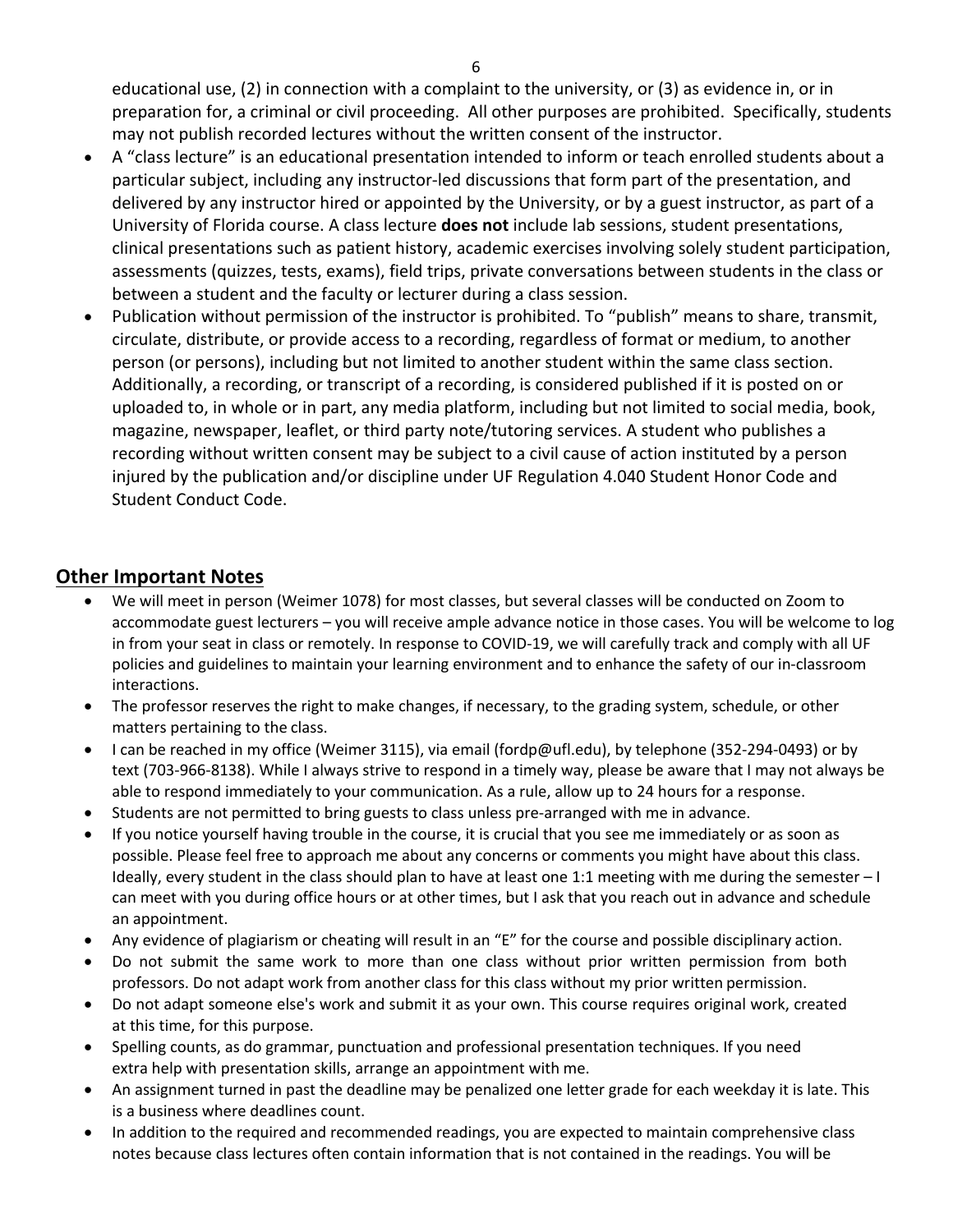quizzed on this information. *If you miss a class, it is your responsibility to get briefed by another student on the content covered in the class.*

• Misspelling company or agency names during exercises may result in a letter grade deduction. Check your work!

## **Course Schedule \*Readings are to be done BEFORE the date listed below\***

| <b>Jan 11</b>     | Course overview                                                                                                                           |
|-------------------|-------------------------------------------------------------------------------------------------------------------------------------------|
|                   | Why business acumen matters more than ever                                                                                                |
| <b>Jan 18</b>     | Getting started                                                                                                                           |
|                   | Read: "Foreword by Linda Rutherford" and Joe Cohen essay on p.112, and Chapter 1 in Business Acumen for<br><b>Strategic Communicators</b> |
|                   | Review the glossary in Business Acumen textbook-pp. 213-255<br>$\bullet$                                                                  |
| <b>Jan 25</b>     | "Growth Innovation and Transformation" and "The Lean and Agile Enterprise"                                                                |
|                   | Read: Chapters 2 and 3 in Business Acumen for Strategic Communicators<br>$\bullet$                                                        |
| Feb 1             | "The Purpose Driven Enterprise" (Guest speaker TBC)                                                                                       |
|                   | Read: Chapter 4 in Business Acumen for Strategic Communicators and p. 89 chart                                                            |
| Feb 8             | "Stakeholders and Society"                                                                                                                |
|                   | Stakeholder Theory (brief TED Talk)<br>$\bullet$                                                                                          |
|                   | Read Chapter 5 in Business Acumen for Strategic Communicators                                                                             |
| <b>Feb 15</b>     | Corporate Governance: Board of Directors and the C-suite                                                                                  |
|                   | Read Chapter 6 in Business Acumen for Strategic Communicators                                                                             |
| Feb <sub>22</sub> | Quiz #1                                                                                                                                   |
| Mar 1             | Guest lecture: Case Study on Corporate Financial Reporting (speaker TBC)                                                                  |
|                   | Read Chapter 7 in Business Acumen for Strategic Communicators                                                                             |
| <b>Mar 15</b>     | "Financial Statements and Valuation Essentials"                                                                                           |
|                   | Read Chapter 8 in Business Acumen for Strategic Communicators                                                                             |
| Mar 22            | "Corporate Disclosure Laws"                                                                                                               |
|                   | Read Chapter 9 in Business Acumen for Strategic Communicators<br>$\bullet$                                                                |